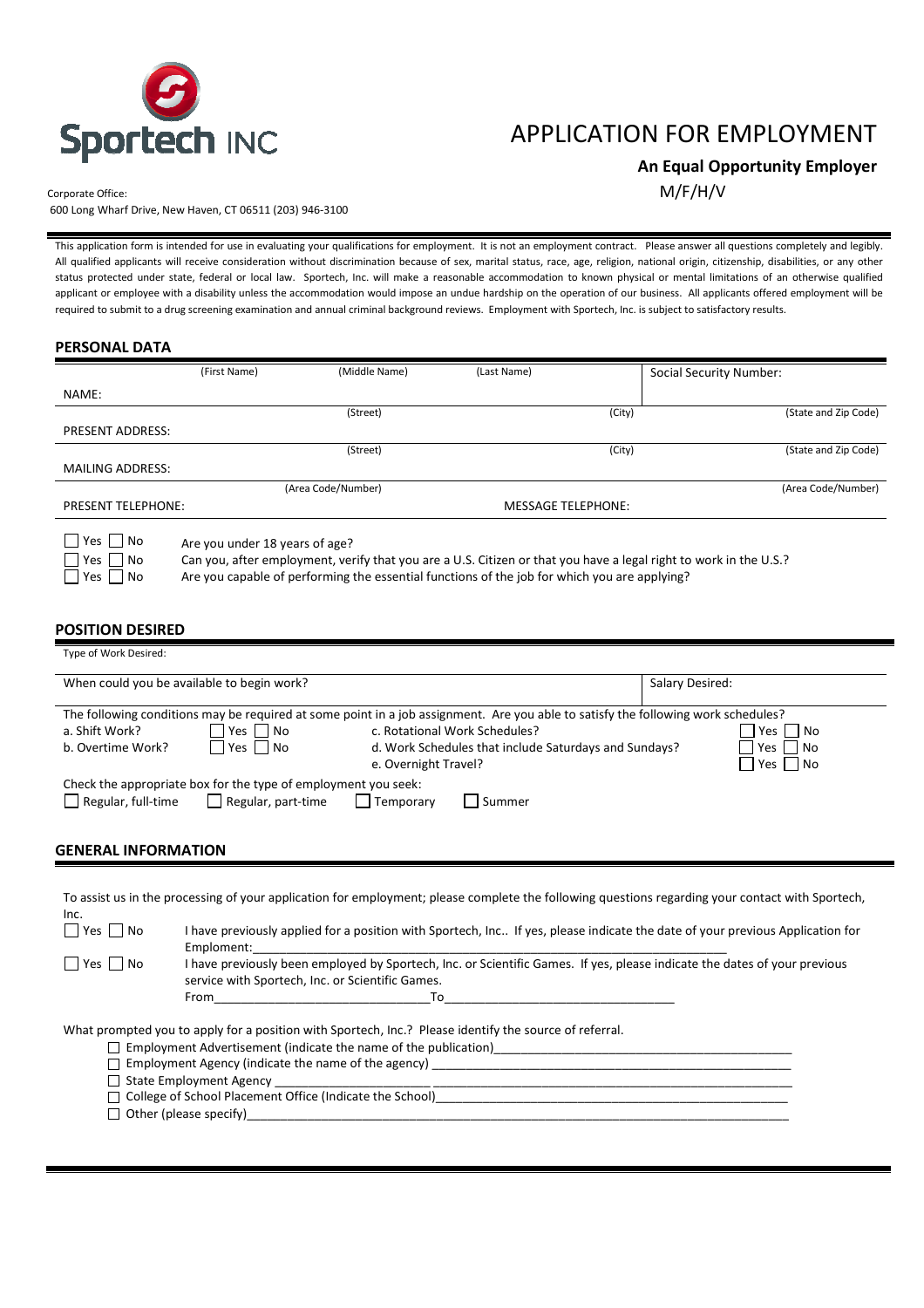### **EMPLOYMENT HISTORY**

Please list your employment history for the past 10 years (or at least 5 employers). Start with your present status and note any periods in which you were not employed.

|                                            | Dates of Employment:  |                   |
|--------------------------------------------|-----------------------|-------------------|
| Employer:                                  | From:                 | To:               |
| (include Street, City, State and Zip Code) |                       | Telephone Number: |
| Address:                                   |                       |                   |
|                                            | Reason for Leaving:   |                   |
| Job Title:                                 |                       |                   |
| <b>Basic Duties and Responsibilities:</b>  | Immediate Supervisor: |                   |
|                                            | May we contact?       | N<br>  Yes        |

|                                            | Dates of Employment:  |  |
|--------------------------------------------|-----------------------|--|
| Employer:                                  | To:<br>From:          |  |
| (include Street, City, State and Zip Code) | Telephone Number:     |  |
| Address:                                   |                       |  |
|                                            | Reason for Leaving:   |  |
| Job Title:                                 |                       |  |
| <b>Basic Duties and Responsibilities:</b>  | Immediate Supervisor: |  |

|                                            | Dates of Employment:  |                   |  |
|--------------------------------------------|-----------------------|-------------------|--|
| Employer:                                  | From:                 | To:               |  |
| (include Street, City, State and Zip Code) |                       | Telephone Number: |  |
| Address:                                   |                       |                   |  |
|                                            | Reason for Leaving:   |                   |  |
| Job Title:                                 |                       |                   |  |
| <b>Basic Duties and Responsibilities:</b>  | Immediate Supervisor: |                   |  |

|                                            | Dates of Employment:  |                   |
|--------------------------------------------|-----------------------|-------------------|
| Employer:                                  | From:                 | To:               |
| (include Street, City, State and Zip Code) |                       | Telephone Number: |
| Address:                                   |                       |                   |
|                                            | Reason for Leaving:   |                   |
| Job Title:                                 |                       |                   |
| <b>Basic Duties and Responsibilities:</b>  | Immediate Supervisor: |                   |

|                                            | Dates of Employment:  |                   |
|--------------------------------------------|-----------------------|-------------------|
| Employer:                                  | From:<br>To:          |                   |
| (include Street, City, State and Zip Code) |                       | Telephone Number: |
| Address:                                   |                       |                   |
|                                            | Reason for Leaving:   |                   |
| Job Title:                                 |                       |                   |
| <b>Basic Duties and Responsibilities:</b>  | Immediate Supervisor: |                   |
|                                            |                       |                   |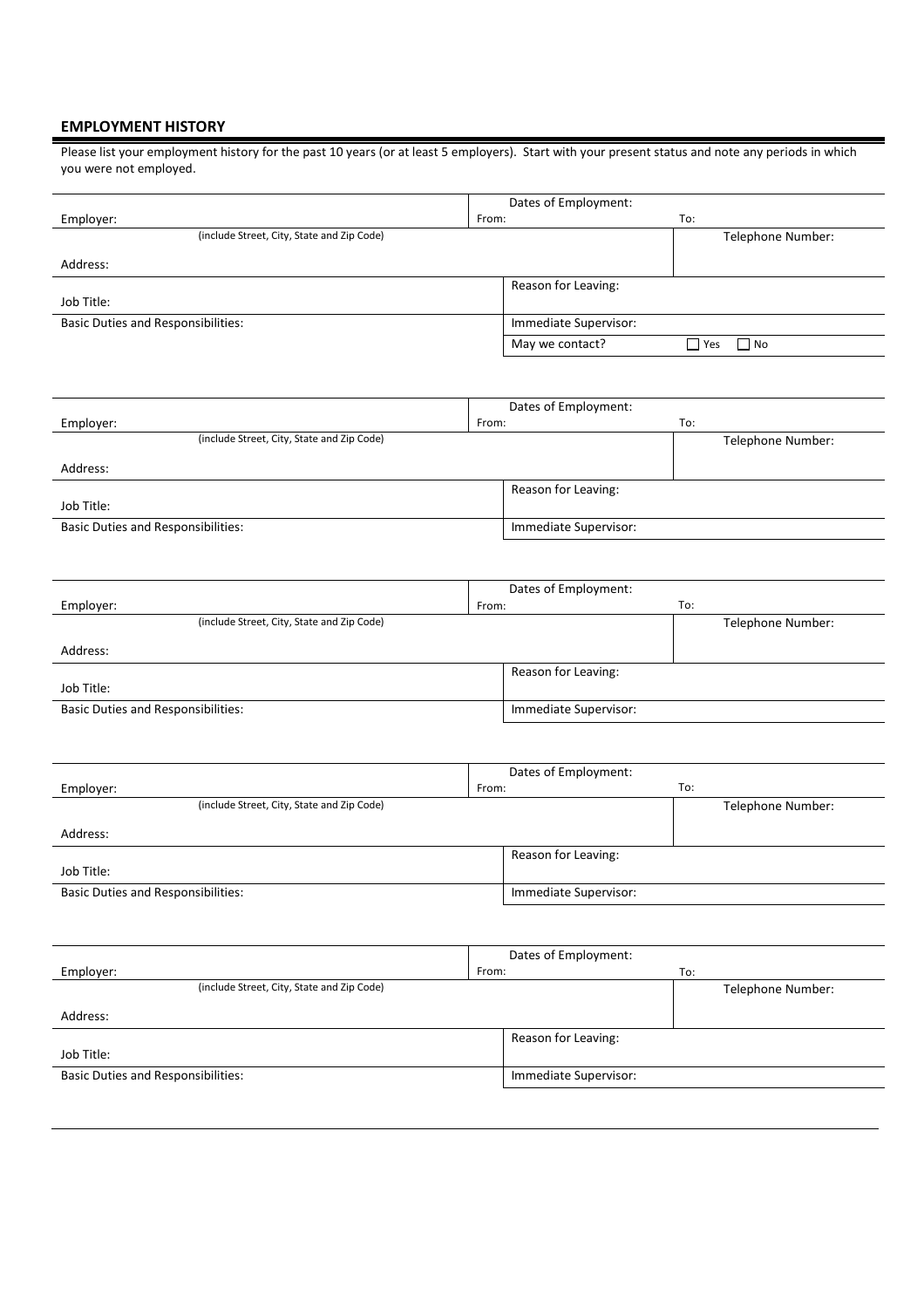### **EDUCATION AND TRAINING**

| Elementary/Primary                                           |                                                       | Please indicate the highest education level you have achieved by circling one of the following:<br>High School                                                                                                                                                                                                         | College or University |                                                       | Graduate School |
|--------------------------------------------------------------|-------------------------------------------------------|------------------------------------------------------------------------------------------------------------------------------------------------------------------------------------------------------------------------------------------------------------------------------------------------------------------------|-----------------------|-------------------------------------------------------|-----------------|
| 12345678                                                     |                                                       | 9 10 11 12 GED                                                                                                                                                                                                                                                                                                         | 1 2 3 4               |                                                       | 1 2 3 4         |
|                                                              | Name of School                                        | Please indentify the name and address of the high school (the last one attended) and all colleges/universities.<br>Address of School (City/State)                                                                                                                                                                      |                       | Major/Field of Study                                  | Type of Degree  |
| High School                                                  |                                                       |                                                                                                                                                                                                                                                                                                                        |                       |                                                       |                 |
| 1.                                                           |                                                       |                                                                                                                                                                                                                                                                                                                        |                       |                                                       |                 |
| 2.                                                           |                                                       |                                                                                                                                                                                                                                                                                                                        |                       |                                                       |                 |
| 3.                                                           |                                                       |                                                                                                                                                                                                                                                                                                                        |                       |                                                       |                 |
| to your application for employment.                          |                                                       | Please indicate any other training (including military training, vocational schools, formal apprenticeship, and technical institutes) which is pertinent                                                                                                                                                               |                       |                                                       |                 |
|                                                              |                                                       |                                                                                                                                                                                                                                                                                                                        |                       |                                                       |                 |
| Academic Achievements and Activities:                        |                                                       | Please list academic honors, scholarships or fellowships; memberships in academic honorary societies; or participation in or offices held in extracurricular activities you consider<br>significant. (You may exclude all information indicative of age, sex, race, religion, color, national origin, and disability.) |                       |                                                       |                 |
|                                                              |                                                       |                                                                                                                                                                                                                                                                                                                        |                       |                                                       |                 |
| <b>Clerical Skills:</b><br>$\Box$ Typing<br>□ Adding Machine | wpm<br>$\Box$ Other Skills/Machines (Please identify) | Please indicate the type of skill and proficiency level you have attained.<br>□ Shorthand/Speedwriting<br>Personal Computer                                                                                                                                                                                            | wpm                   | □ Transcribing Machine<br>$\Box$ Computer Programming |                 |
| <b>SECURITY</b>                                              |                                                       |                                                                                                                                                                                                                                                                                                                        |                       |                                                       |                 |
|                                                              |                                                       |                                                                                                                                                                                                                                                                                                                        |                       |                                                       |                 |
| Yes<br>No                                                    |                                                       | Do you have any information relative to a change of name, use of an assumed name or nickname necessary to enable us to<br>check on your work and educational record? If yes, please explain.                                                                                                                           |                       |                                                       |                 |
|                                                              |                                                       |                                                                                                                                                                                                                                                                                                                        |                       |                                                       |                 |
| No<br>l Yes                                                  |                                                       | Do you have any relatives working for Sportech, Inc.? If yes, please list those persons by name and relationship.                                                                                                                                                                                                      |                       |                                                       |                 |
|                                                              |                                                       |                                                                                                                                                                                                                                                                                                                        |                       |                                                       |                 |
| No<br>Yes                                                    | years.                                                | I have lived at my present address for less than 5 years. If yes, please list the addresses of your residences for the last 5                                                                                                                                                                                          |                       |                                                       |                 |
|                                                              |                                                       |                                                                                                                                                                                                                                                                                                                        |                       |                                                       |                 |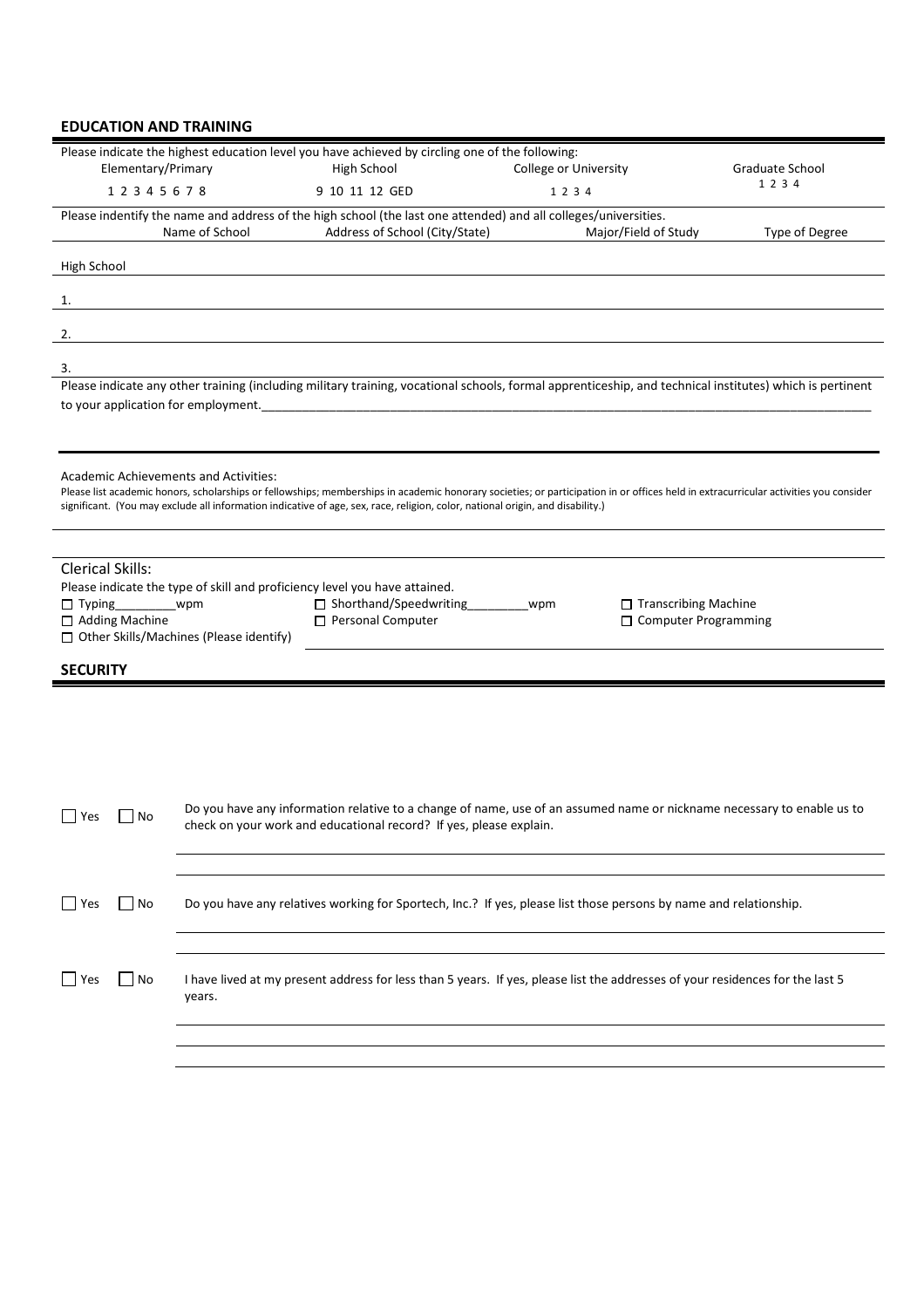## **If you have any concerns regarding the employment consideration you receive from Sportech, Inc., you are welcome to direct those inquiries to the Human Resources Department**

## PLEASE READ THE FOLLOWING STATEMENTS CAREFULLY; THEY CONSTITUTE THE CONDITIONS FOR EMPLOYMENT WITH SPORTECH, INC.

I understand and agree that:

- The information on this application for employment (and accompanying resume, if any) is true and complete to the best of my knowledge.
- Any material misrepresentations or significant omissions will be justification for refusal of employment, or if employed, termination from Sportech, Inc. employment.
- If employed, I agree to submit to periodic testing for illegal drugs and other controlled substances, and to execute such authorizations as may be requested to provide for the release of all test results to Sportech, Inc. If the results of these tests indicate a positive reaction, I understand that I will be subject to the established disciplinary procedure (which may include termination).
- Although management makes every effort to accommodate individual preferences, business needs may at times make the following conditions mandatory: overtime, shift work, a rotating work schedule, or a work schedule that includes Saturday and Sunday, or overnight travel. I understand and accept these conditions of my continuing employment.
- If employed, I agree to abide by such policies and procedures as Sportech, Inc. publishes for employees.
- I understand that any job offer which may be made is contingent on the completion of a background investigation, security check, and/or job related medical examination. The results of these activities must be satisfactory to the employer. Should the results not be satisfactory to the employer, employment will be denied, or if employed, the employment relationship will be terminated. •
- My employment is on an at-will basis for no definite period of time, and both the Company and I may terminate it at any time without any previous notice or reason.
- The foregoing constitutes the entire agreement regarding the conditions of my employment with Sportech, Inc. and supersedes all other agreements, whether oral or written, concerning such employment. I understand that none of these conditions of employment, particularly with respect to at-will employment, may be changed except as authorized in writing by Human Resources.

\_\_\_\_\_\_\_\_\_\_\_\_\_\_\_\_\_\_\_\_\_\_\_\_\_\_\_\_\_\_\_\_\_\_\_\_\_\_\_\_\_\_\_\_ \_\_\_\_\_\_\_\_\_\_\_\_\_\_\_\_\_\_\_\_\_\_\_\_\_\_\_\_\_\_\_\_\_\_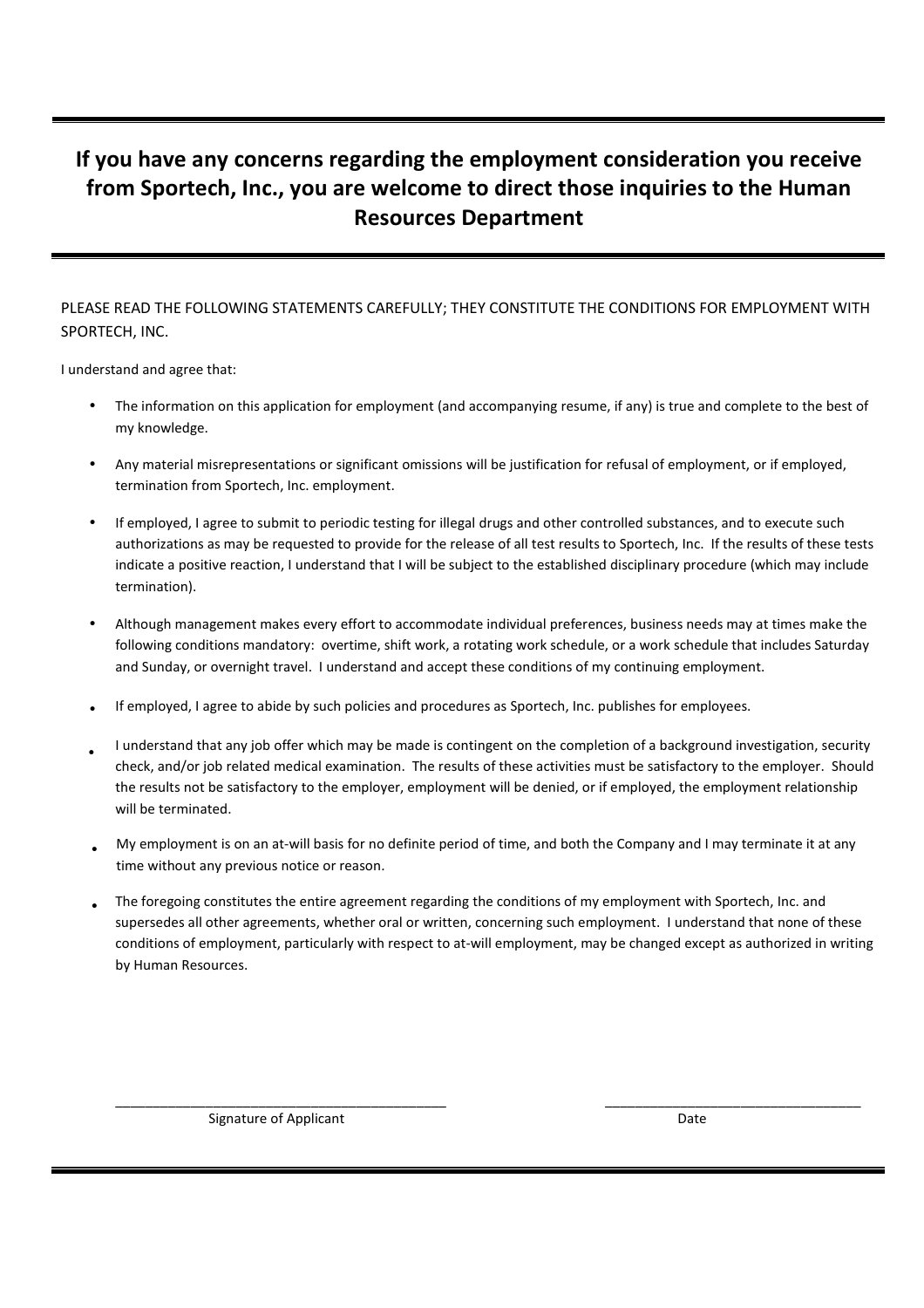## DISCLOSURE REGARDING BACKGROUND INVESTIGATION

**Sportech, Inc.** ("the Company") may obtain information about you from a third party consumer reporting agency for employment purposes. Thus, you may be the subject of a "consumer report" and/or an "investigative consumer report" which may include information about your character, general reputation, personal characteristics, and/or mode of living, and which can involve personal interviews with sources such as your neighbors, friends, or associates. These reports may contain information regarding your, criminal history, social security verification, motor vehicle records ("driving records"), verification of your education or employment history, or other background checks.

You have the right, upon written request made within a reasonable time, to request whether a consumer report has been run about you, and disclosure of the nature and scope of any investigative consumer report and to request a copy of your report. Please be advised that the nature and scope of the most common form of investigative consumer report is an employment history or verification. These searches will be conducted by Edge Information Management, Incorporated, 1682 W. Hibiscus Blvd., Melbourne, Florida 32901, 1-800-725- 3343, www.edgeinformation.com. The scope of this disclosure is all-encompassing, however, allowing the Company to obtain from any outside organization all manner of consumer reports throughout the course of your employment to the extent permitted by law.

Signature:\_\_\_\_\_\_\_\_\_\_\_\_\_\_\_\_\_\_\_\_\_\_\_\_\_\_\_\_\_\_\_\_\_\_\_\_\_\_\_ Date: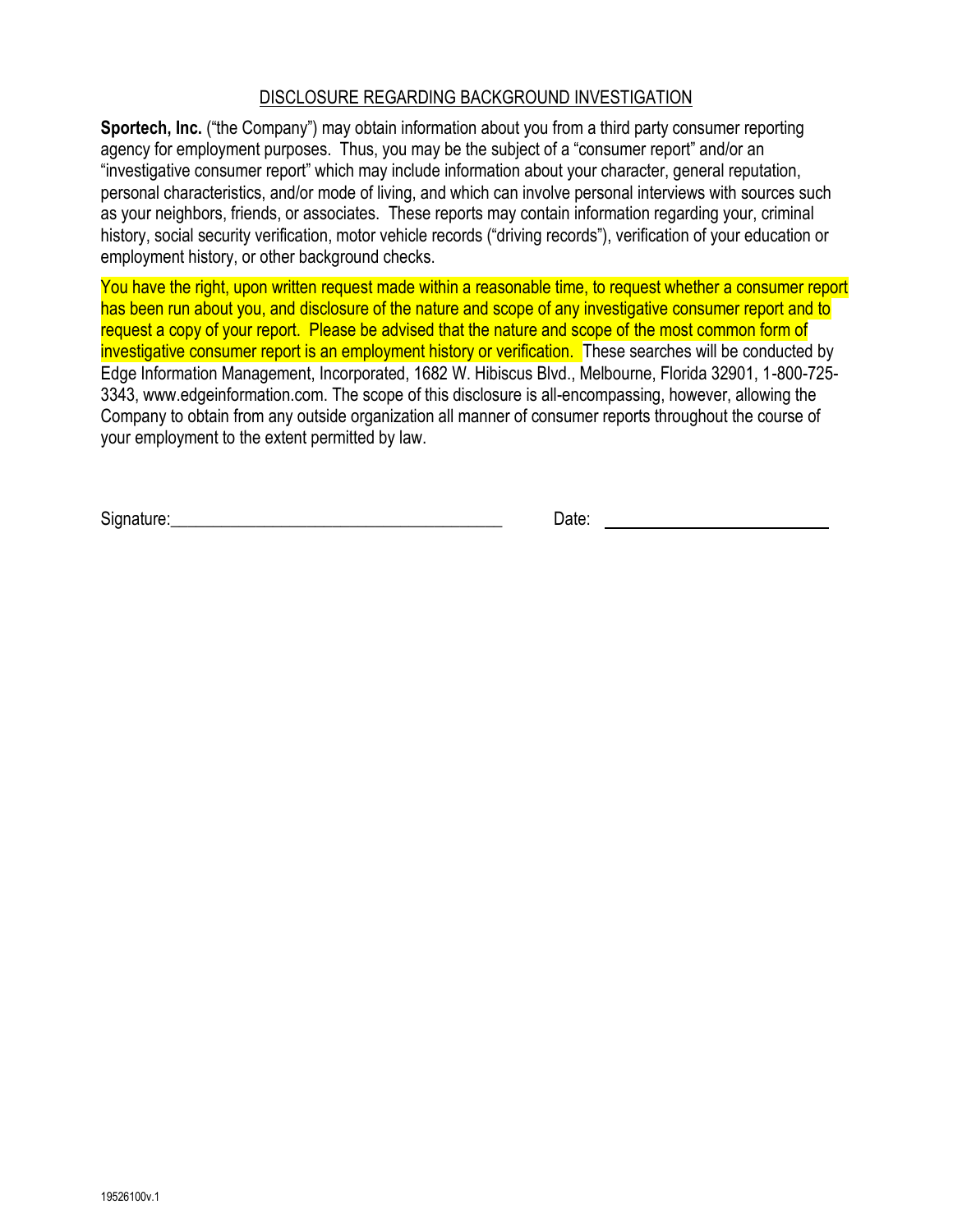### **ACKNOWLEDGMENT AND AUTHORIZATION FOR BACKGROUND CHECK**

I acknowledge receipt of the separate document entitled DISCLOSURE REGARDING BACKGROUND INVESTIGATION and A SUMMARY OF YOUR RIGHTS UNDER THE FAIR CREDIT REPORTING ACT and certify that I have read and understand both of those documents. I hereby authorize the obtaining of "consumer reports" and/or "investigative consumer reports" by the Employer at any time after receipt of this authorization and throughout my employment, if applicable. To this end, I hereby authorize, without reservation, any law enforcement agency, administrator, state or federal agency, institution, school or university (public or private), information service bureau, employer, or insurance company to furnish any and all background information requested by Edge Information Management, Incorporated, 1682 W. Hibiscus Blvd., Melbourne, Florida 32901, 1-800-725-3343, www.edgeinformation.com, and/or Employer itself. I agree that a facsimile ("fax"), electronic or photographic copy of this Authorization shall be as valid as the original.

**New York applicants only:** Upon request, you will be informed whether or not a consumer report was requested by the Company, and if such report was requested, informed of the name and address of the consumer reporting agency that furnished the report. You have the right to inspect and receive a copy of any investigative consumer report requested by the Company by contacting the consumer reporting agency identified above directly. By signing below, you acknowledge receipt of Article 23-A of the New York Correction Law

**Washington State applicants only**: You also have the right to request from the consumer reporting agency a written summary of your rights and remedies under the Washington Fair Credit Reporting Act.

**Minnesota and Oklahoma applicants only:** Please check this box if you would like to receive a copy of a consumer report if one is obtained by the Company.  $\square$ 

**California applicants only**: Under California Civil Code section 1786.22, you are entitled to find out what is in the CRA's file on you with proper identification, as follows:

- In person, by visual inspection of your file during normal business hours and on reasonable notice. You also may request a copy of the information in person. The CRA may not charge you more than the actual copying costs for providing you with a copy of your file.
- A summary of all information contained in the CRA file on you that is required to be provided by the California Civil Code will be provided to you via telephone, if you have made a written request, with proper identification, for telephone disclosure, and the toll charge, if any, for the telephone call is prepaid by or charged directly to you.
- By requesting a copy be sent to a specified addressee by certified mail. CRAs complying with requests for certified mailings shall not be liable for disclosures to third parties caused by mishandling of mail after such mailings leave the CRAs.

"Proper Identification" includes documents such as a valid driver's license, social security account number, military identification card, and credit cards. Only if you cannot identify yourself with such information may the CRA require additional information concerning your employment and personal or family history in order to verify your identity. The CRA will provide trained personnel to explain any information furnished to you and will provide a written explanation of any coded information contained in files maintained on you. This written explanation will be provided whenever a file is provided to you for visual inspection. You may be accompanied by one other person of your choosing, who must furnish reasonable identification. A CRA may require you to furnish a written statement granting permission to the CRA to discuss your file in such person's presence.

Please check this box if you would like to receive a copy of an investigative consumer report or consumer credit report at no charge if one is obtained by the Company whenever you have a right to receive such a copy under California law. □

Signature: Date: